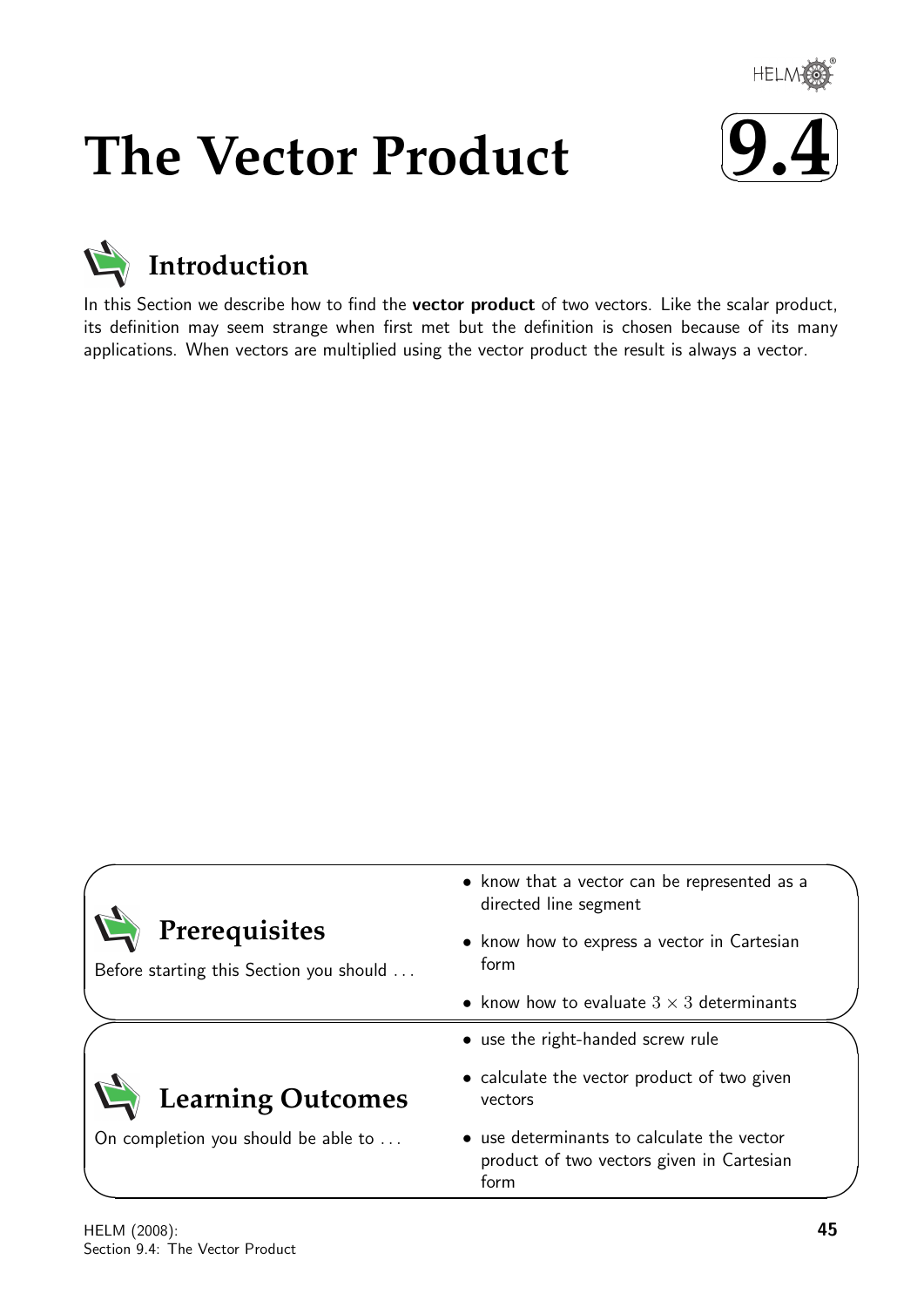# **1. The right-handed screw rule**

To understand how the vector product is formed it is helpful to consider first the right-handed screw rule. Consider the two vectors  $a$  and  $b$  shown in Figure 37.



### Figure 37

The two vectors lie in a plane; this plane is shaded in Figure 37. Figure 38 shows the same two vectors and the plane in which they lie together with a unit vector, denoted  $\hat{e}$ , which is perpendicular to this plane. Imagine turning a right-handed screw, aligned along  $\hat{e}$ , in the direction from  $\underline{a}$  towards  $b$  as shown. A right-handed screw is one which when turned clockwise enters the material into which it is being screwed (most screws are of this kind). You will see from Figure 38 that the screw will advance in the direction of  $\hat{e}$ .



#### Figure 38

On the other hand, if the right-handed screw is turned from  $\underline{b}$  towards  $\underline{a}$  the screw will retract in the direction of  $f$  as shown in Figure 39.



Figure 39

We are now in a position to describe the vector product.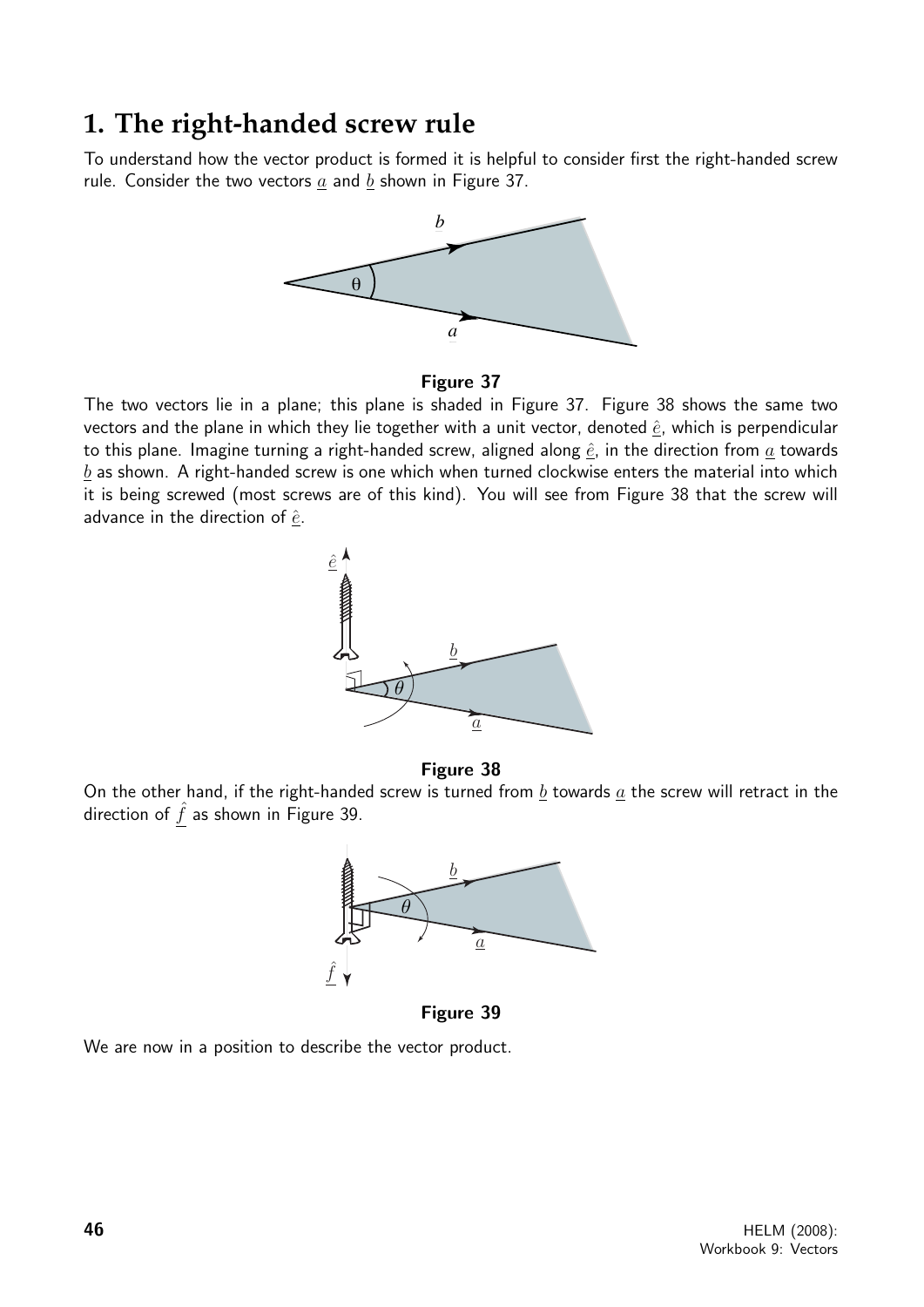

# **2. Definition of the vector product**

We define the vector product of  $\underline{a}$  and  $\underline{b}$ , written  $\underline{a} \times \underline{b}$ , as

$$
\underline{a} \times \underline{b} = |\underline{a}| |\underline{b}| \sin \theta \hat{e}
$$

By inspection of this formula note that this is a **vector** of magnitude  $|\underline{a}| |\underline{b}| \sin \theta$  in the direction of the vector  $\hat{e}$ , where  $\hat{e}$  is a unit vector perpendicular to the plane containing  $a$  and  $b$  in the sense defined by the right-handed screw rule. The quantity  $\underline{a} \times \underline{b}$  is read as " $\underline{a}$  cross  $\underline{b}$ " and is sometimes referred to as the cross product. The angle is chosen to lie between 0 and  $\pi$ . See Figure 40.





Formally we have



Note that  $|a||b| \sin \theta$  gives the modulus of the vector product whereas  $\hat{e}$  gives its direction.

Now study Figure 41 which is used to illustrate the calculation of  $b \times a$ . In particular note the direction of  $\underline{b} \times \underline{a}$  arising through the application of the right-handed screw rule.

We see that  $\underline{a} \times \underline{b}$  is not equal to  $\underline{b} \times \underline{a}$  because their directions are **opposite**. In fact  $\underline{a} \times \underline{b} = -\underline{b} \times \underline{a}$ .



**Figure 41**:  $\underline{b} \times \underline{a}$  is in the opposite direction to  $\underline{a} \times \underline{b}$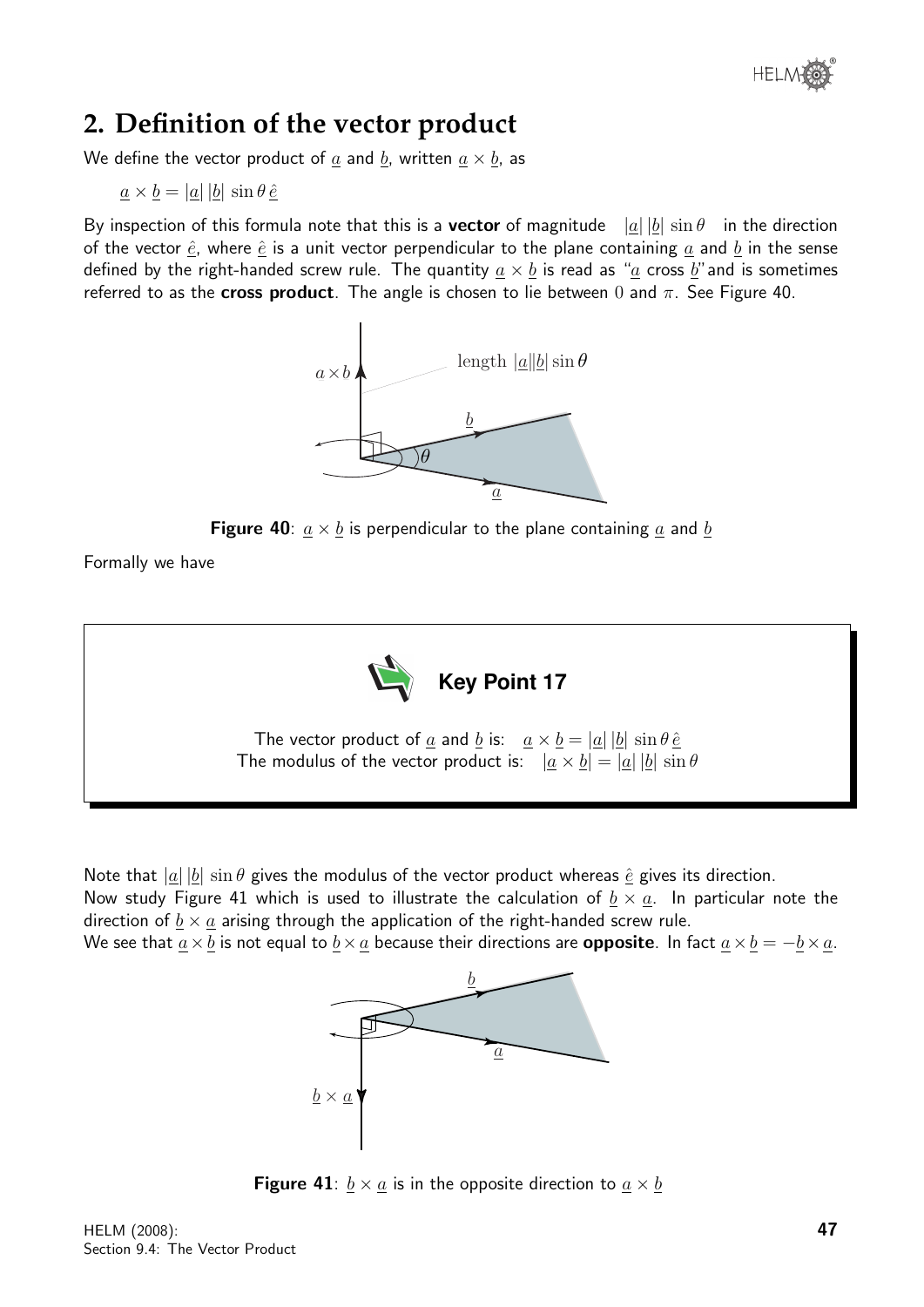

## Solution

If  $\underline{a}$  and  $\underline{b}$  are parallel then the angle  $\theta$  between them is zero. Consequently  $\sin \theta = 0$  from which it follows that  $\underline{a} \times \underline{b} = |\underline{a}| |\underline{b}| \sin \theta \hat{e} = \underline{0}$ . Note that the result,  $\underline{0}$ , is the zero vector.

Note in particular the important results which follow:





## Solution

Note that  $\underline{i}$  and  $j$  are perpendicular so that the angle between them is  $90^{\circ}$ . Also, the vector  $\underline{k}$  is perpendicular to both  $\underline{i}$  and  $j$ . Using Key Point 17, the modulus of  $\underline{i} \times j$  is  $(1)(1) \sin 90^\circ = 1$ . So  $i \times j$  is a unit vector. The unit vector perpendicular to  $i$  and  $j$  in the sense defined by the right-handed screw rule is  $\underline{k}$  as shown in Figure 42(a). Therefore  $\underline{i} \times \overline{j} = \underline{k}$  as required.

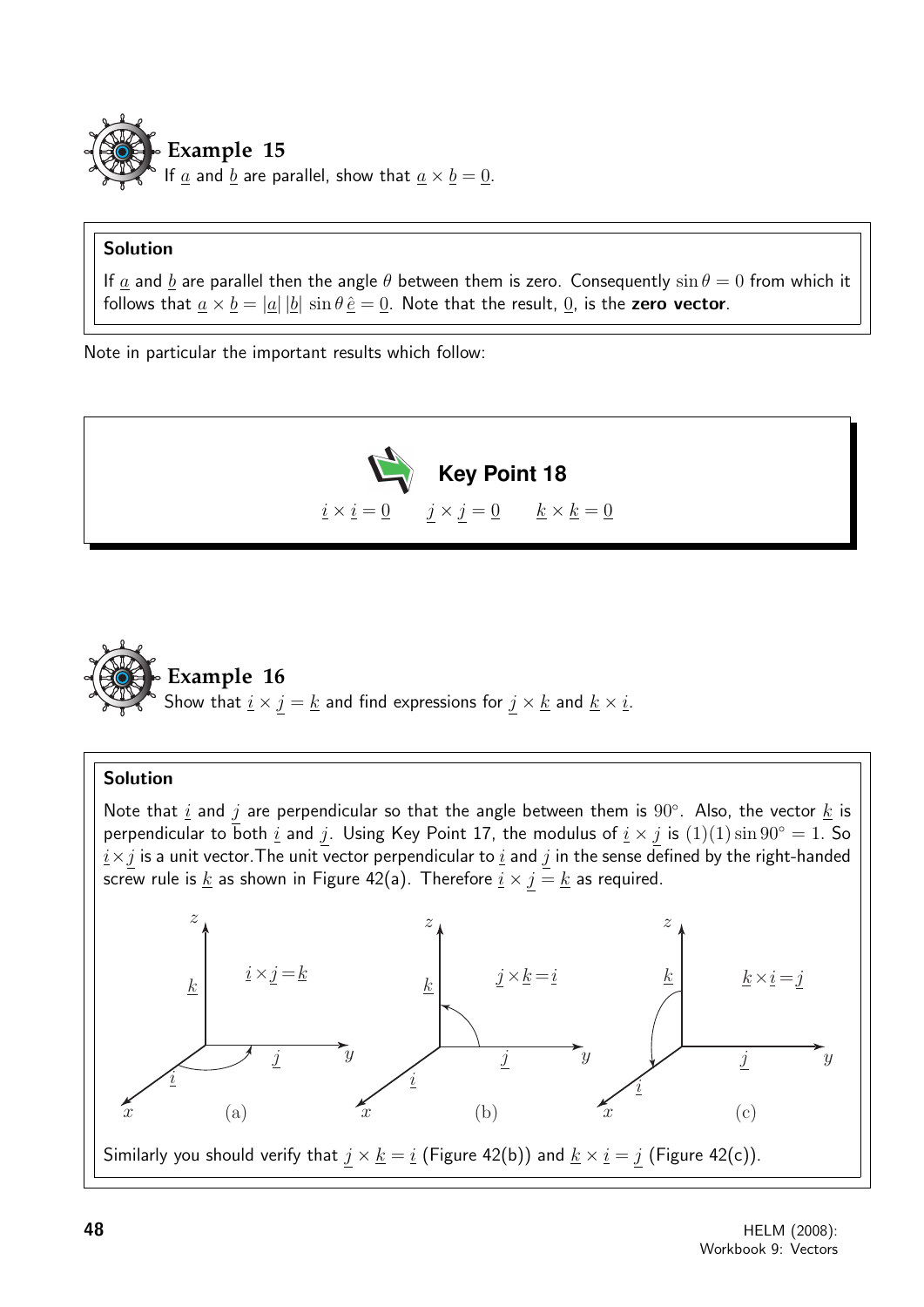



To help remember these results you might like to think of the vectors  $\underline{i}$ ,  $j$  and  $\underline{k}$  written in alphabetical order like this:

 $i \quad j \quad \underline{k} \quad i \quad j \quad \underline{k}$ 

Moving left to right yields a positive result: e.g.  $k \times i = j$ .

Moving right to left yields a negative result: e.g.  $j \times \underline{i} = -\underline{k}$ .

# **3. A formula for finding the vector product**

We can use the results in Key Point 19 to develop a formula for finding the vector product of two vectors given in Cartesian form: Suppose  $\underline{a} = a_1 \underline{i} + a_2 \underline{j} + a_3 \underline{k}$  and  $\underline{b} = b_1 \underline{i} + b_2 \underline{j} + b_3 \underline{k}$  then

$$
\underline{a} \times \underline{b} = (a_1 \underline{i} + a_2 \underline{j} + a_3 \underline{k}) \times (b_1 \underline{i} + b_2 \underline{j} + b_3 \underline{k})
$$
  
\n
$$
= a_1 \underline{i} \times (b_1 \underline{i} + b_2 \underline{j} + b_3 \underline{k})
$$
  
\n
$$
+ a_2 \underline{j} \times (b_1 \underline{i} + b_2 \underline{j} + b_3 \underline{k})
$$
  
\n
$$
+ a_3 \underline{k} \times (b_1 \underline{i} + b_2 \underline{j} + b_3 \underline{k})
$$
  
\n
$$
= a_1 b_1 (\underline{i} \times \underline{i}) + a_1 b_2 (\underline{i} \times \underline{j}) + a_1 b_3 (\underline{i} \times \underline{k})
$$
  
\n
$$
+ a_2 b_1 (\underline{j} \times \underline{i}) + a_2 b_2 (\underline{j} \times \underline{j}) + a_2 b_3 (\underline{j} \times \underline{k})
$$
  
\n
$$
+ a_3 b_1 (\underline{k} \times \underline{i}) + a_3 b_2 (\underline{k} \times \underline{j}) + a_3 b_3 (\underline{k} \times \underline{k})
$$

Using Key Point 19, this expression simplifies to

 $\underline{a} \times \underline{b} = (a_2b_3 - a_3b_2)\underline{i} - (a_1b_3 - a_3b_1)\underline{j} + (a_1b_2 - a_2b_1)\underline{k}$ 

This gives us Key Point 20:

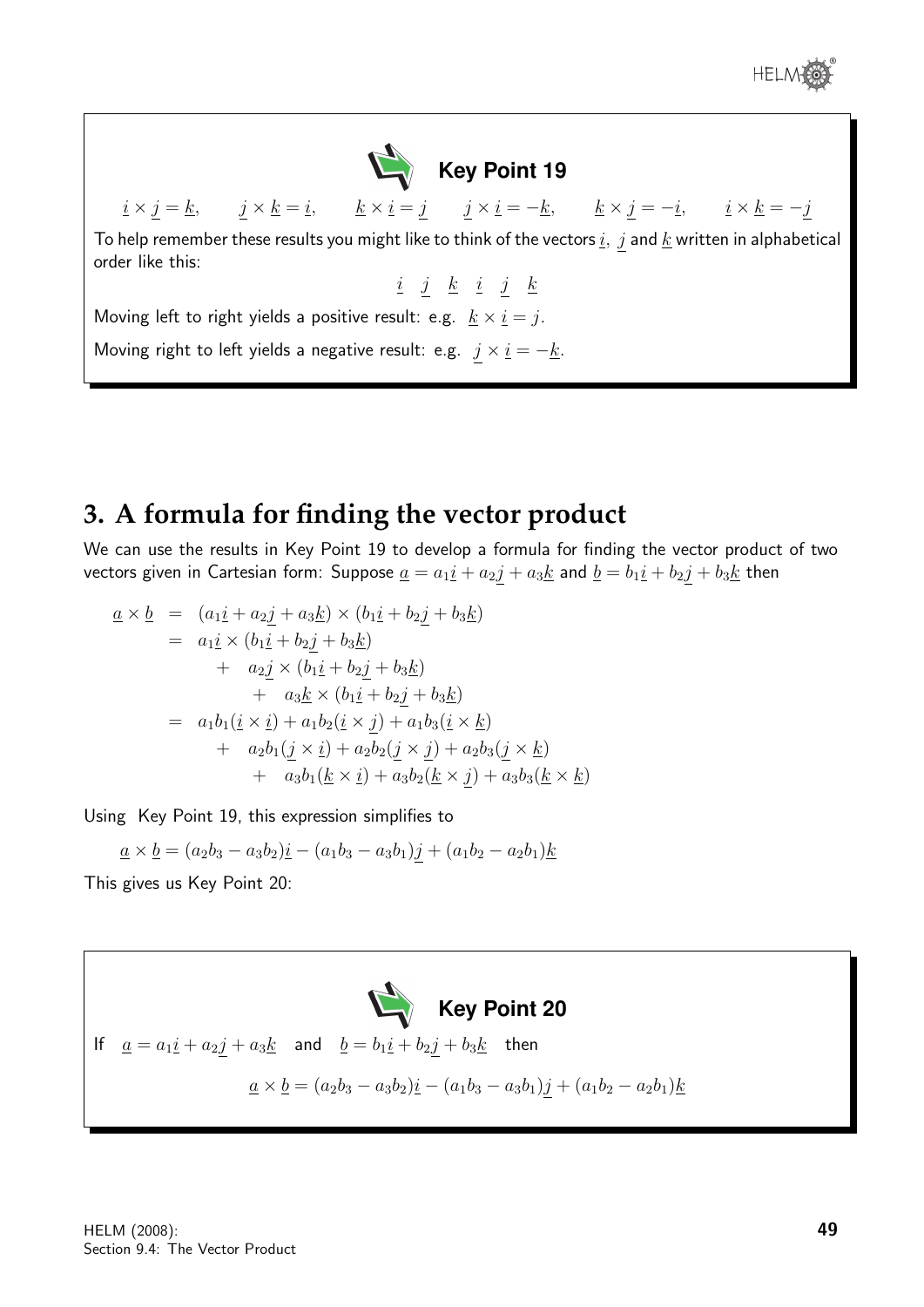

## Solution

Identifying 
$$
a_1 = 3
$$
,  $a_2 = -2$ ,  $a_3 = 5$ ,  $b_1 = 7$ ,  $b_2 = 4$ ,  $b_3 = -8$  we find

$$
\underline{a} \times \underline{b} = ((-2)(-8) - (5)(4))\underline{i} - ((3)(-8) - (5)(7))\underline{j} + ((3)(4) - (-2)(7))\underline{k} \n= -4\underline{i} + 59j + 26\underline{k}
$$



Use Key Point 20 to find the vector product of  $p = 3\underline{i} + 5\underline{j}$  and  $q = 2\underline{i} - \underline{j}$ .

Note that in this case there are no  $k$  components so  $a_3$  and  $b_3$  are both zero:

Your solution

 $p \times q =$ 

## Answer

 $-13k$ 

# **4. Using determinants to evaluate a vector product**

Evaluation of a vector product using the formula in Key Point 20 is very cumbersome. A more convenient and easily remembered method is to use determinants. Recall from Workbook 7 that, for a  $3 \times 3$  determinant.

$$
\begin{vmatrix} a & b & c \\ d & e & f \\ g & h & i \end{vmatrix} = a \begin{vmatrix} e & f \\ h & i \end{vmatrix} - b \begin{vmatrix} d & f \\ g & i \end{vmatrix} + c \begin{vmatrix} d & e \\ g & h \end{vmatrix}
$$

The vector product of two vectors  $\underline{a} = a_1 \underline{i} + a_2 \underline{j} + a_3 \underline{k}$  and  $\underline{b} = b_1 \underline{i} + b_2 \underline{j} + b_3 \underline{k}$  can be found by evaluating the determinant:

$$
\underline{a} \times \underline{b} = \begin{vmatrix} \underline{i} & \underline{j} & \underline{k} \\ a_1 & a_2 & a_3 \\ b_1 & b_2 & b_3 \end{vmatrix}
$$

 $\overline{a}$ 

in which  $i$ ,  $j$  and  $k$  are (temporarily) treated as if they were scalars.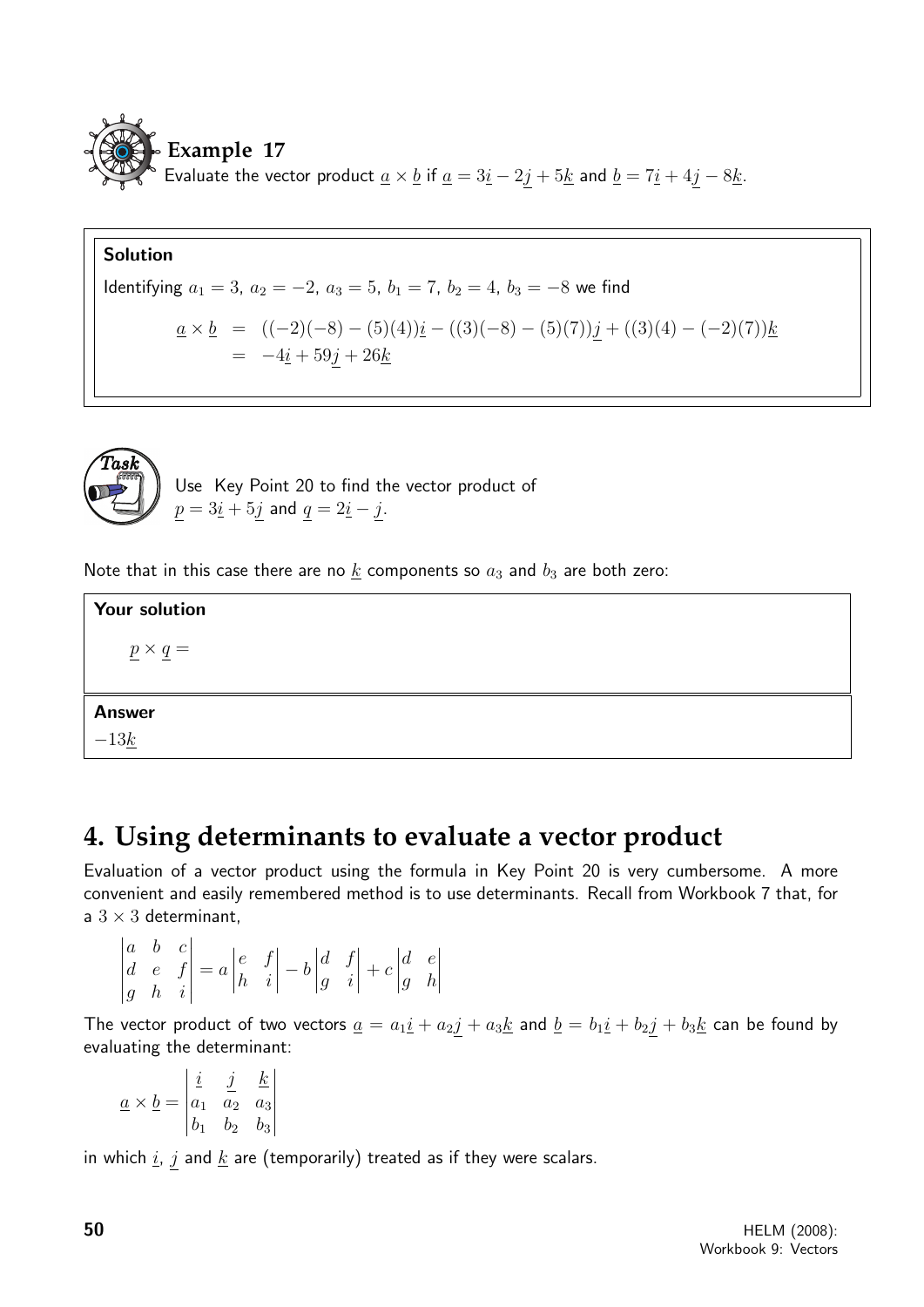





 $b_1$   $b_2$   $b_3$ 

Solution We have  $\quad \underline{a}\times \underline{b} =$   $i \quad j \quad k$ 3 −4 2 9 −6 2 which, when evaluated, gives  $\underline{a} \times \underline{b} = \underline{i}(-8 - (-12)) - \underline{j}(6 - 18) + \underline{k}(-18 - (-36)) = 4\underline{i} + 12\underline{j} + 18\underline{k}$ 



## **Example 19**

The area  $A_T$  of the triangle shown in Figure 43 is given by the formula  $A_T=\frac{1}{2}$  $\frac{1}{2}bc\sin\alpha$ . Show that an equivalent formula is  $A_T=\frac{1}{2}$  $\frac{1}{2}$  $|\overrightarrow{AB} \times \overrightarrow{AC}|$ .



Figure 43

## Solution

We use the definition of the vector product  $-|\overrightarrow{AB}\times\overrightarrow{AC}|=|\overrightarrow{AB}|\,|\overrightarrow{AC}|\sin\alpha.$ Since  $\alpha$  is the angle between  $\overrightarrow{AB}$  and  $\overrightarrow{AC}$ , and  $|\overrightarrow{AB}|=c$  and  $|\overrightarrow{AC}|=b$ , the required result follows immediately:

$$
\frac{1}{2}|\overrightarrow{AB} \times \overrightarrow{AC}| = \frac{1}{2}c \cdot b \cdot \sin \alpha.
$$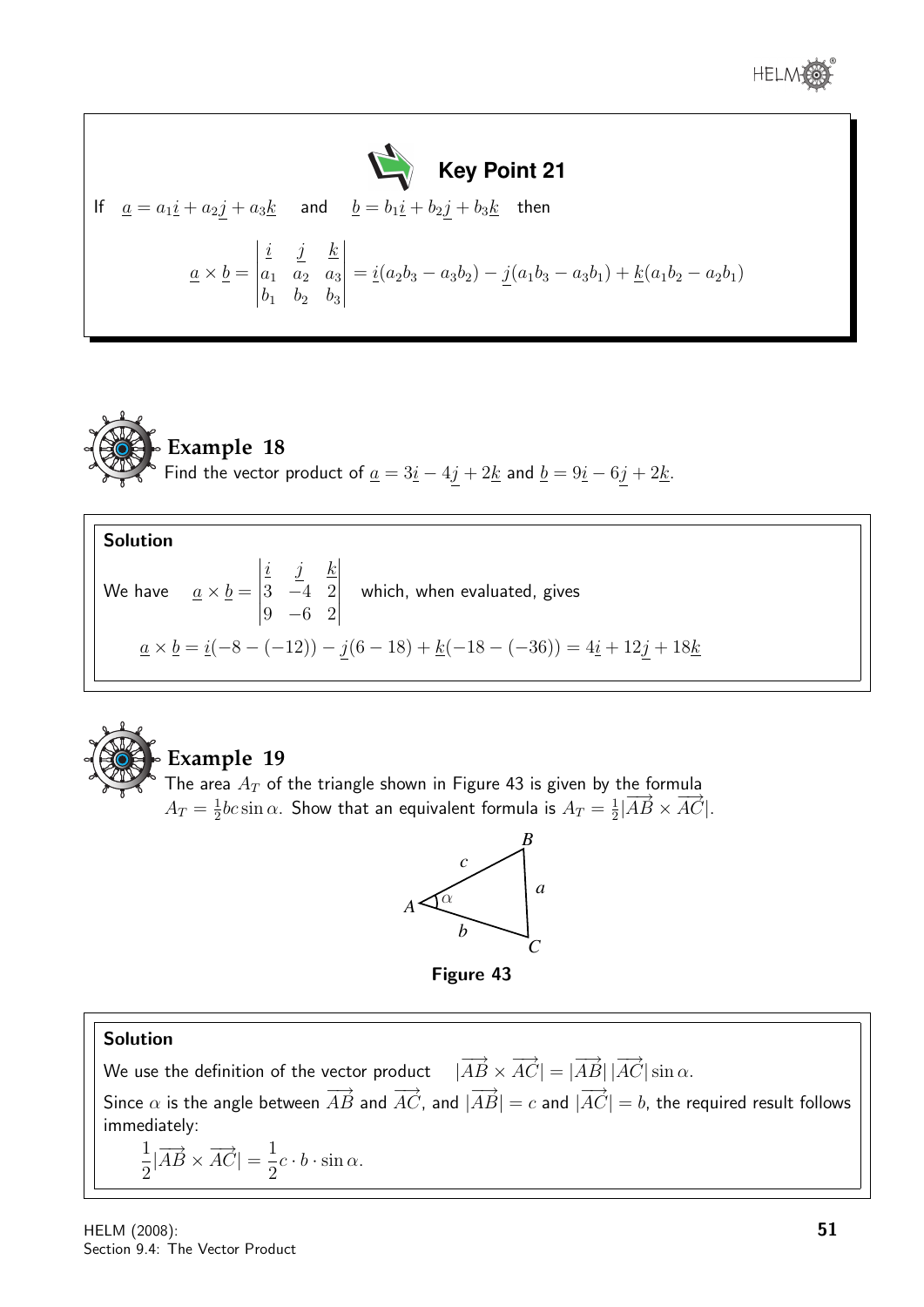## **Moments**

The **moment** (or **torque**) of the force  $\underline{F}$  about a point O is defined as

$$
\underline{M}_o = \underline{r} \times \underline{F}
$$

where  $\underline{r}$  is a position vector from  $O$  to any point on the line of action of  $\underline{F}$  as shown in Figure 44.





It may seem strange that any point on the line of action may be taken but it is easy to show that exactly the same vector  $\underline{M}_{o}$  is always obtained.

By the properties of the cross product the direction of  $\underline{M}_{o}$  is perpendicular to the plane containing  $\underline{r}$  and  $\underline{F}$  (i.e. out of the paper). The magnitude of the moment is

$$
|\underline{M}_0| = |\underline{r}||\underline{F}| \sin \theta.
$$

*x*

From Figure 32,  $|\underline{r}| \sin \theta = D$ . Hence  $|\underline{M}_o| = D|\underline{F}|$ . This would be the same no matter which point on the line of action of  $F$  was chosen.

# **Example 20** Find the moment of the force given by  $\underline{F} = 3\underline{i} + 4\underline{j} + 5\underline{k}$  (N) acting at the point  $(14, -3, 6)$  about the point  $P(2, -2, 1)$ .  $F = 3i + 4j + 5k$ *z*





## Solution

The vector  $r$  can be any vector from the point P to any point on the line of action of  $F$ . Choosing r to be the vector connecting P to  $(14, -3, 6)$  (and measuring distances in metres) we have:

$$
\underline{r} = (14 - 2)\underline{i} + (-3 - (-2))\underline{j} + (6 - 1)\underline{k} = 12\underline{i} - \underline{j} + 5\underline{k}.
$$

The moment is 
$$
\underline{M} = \underline{r} \times \underline{F} = \begin{vmatrix} \underline{i} & \underline{j} & \underline{k} \\ 12 & -1 & 5 \\ 3 & 4 & 5 \end{vmatrix} = -25\underline{i} - 45\underline{j} + 51\underline{k}
$$
 (N m)